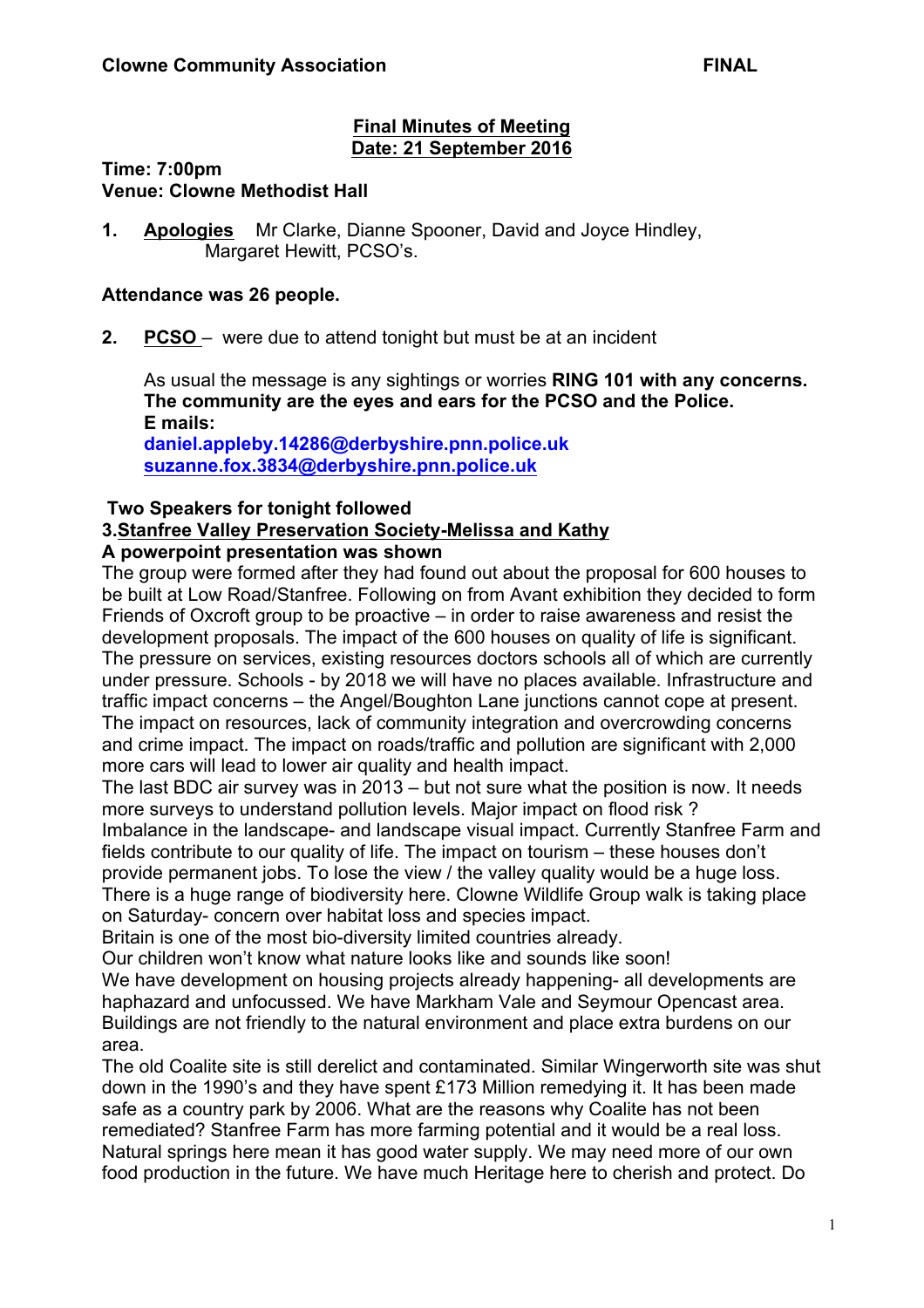we need this many houses in our already bursting area. With the Ringer Villa proposals it would be 1,400 extra houses.

Clllr Anne Western said of a certain number of houses to provide school places- but Developers often seem to run out of money just at the crucial point. Bellway paid for Clowne classroom and Barlborough have no spaces.

Need to show this to Duncan McGregor Head of Planning Cttee. Bolsover decided that Clowne is one of the 4 growth areas. The Parish Council have objected to 8 major developments- and their comments have been acknowledged but then ignored by Bolsover DC- all planning applications have been passed.

Suggested the group talk to Planning Officers- who should be available for a conversation. The view is that this location is outside the village envelope. It was noted that Planning is under a legal obligation to assist developers.

We live in a  $21^{st}$  century village with  $19^{th}$  century infrastructure. David Hewitt commented that developers are coming here because Bolsover DC have no Local Plan and no 5 year housing supply – and Council would have to pay fees if they refused a housing application and then failed at appeal. There is also the Govt Housing Bonus Scheme whereby Councils receive a bonus from every house completed from Government who give Councils the equivalent extra rate bonus contribution on top of the normal rates for a six year period.

There is a similar position at Ringer Villa where it has been ongoing and difficult to object to. The infrastructure of the village is down to Derbyshire CC and the last discussion about High Street was that there wasn't enough congestion to make a roundabout necessary. Roundabout surveys recently on site – and suggested up to six weeks before it will be started. But yesterday a lorry driver working on the current gas main replacements on Mansfield Rd said that they needed to get new boring equipment so the gas main holes were being filled in again until this arrived and so any planned roundabout works would be knocked back as a result.

Note that The Edge development was to provide the roundabout after 25 houses were occupied- a position achieved weeks ago. The Neighbourhood Plan is the only way to oppose planning and yet the Parish Council have refused to do a Neighbourhood Plan. This should have been done in 2013 but the Parish decided they would not do one. Karl Reid said that we need a Neighbourhod Pan in October 2014 and then nothing was done until the election occurred and then it was delayed. Evidence from elsewhere is that it would not have cost the Parish the amount that they have stated. There were grants available and they did not apply. The Parish Chairman brought up the issue before 2013 saying we are going to do a Neighbourhood Plan. Will it be discussed in future?

Clowne Association will help the Stanfree group as much as we can.

**Note - Stanfree Valley group meet on Tuesday at Oxcroft Miners Welfare.**

# **4. Budget Buddies –Richard Haigh**

## **A powerpoint presentation was shown**

This project is about making Bolsover communities' financial lives better. Companies budget because they know it is important- it links with debt and gets a

negative context.

But it is just a tool to help individuals and families help run their lives.

The project provides one-to-one mentoring and coaching provision helping people understand why budgeting is needed and how it can help them.

First they access a support system- eg food bank or credit support and these find people who haven't got a budget plan.

Currently 1-3% of people don't have a plan.

People pay 7 times as much if they are below the poverty line eg card metres cost 3 times as much as ordinary payment. Advisors help people to understand that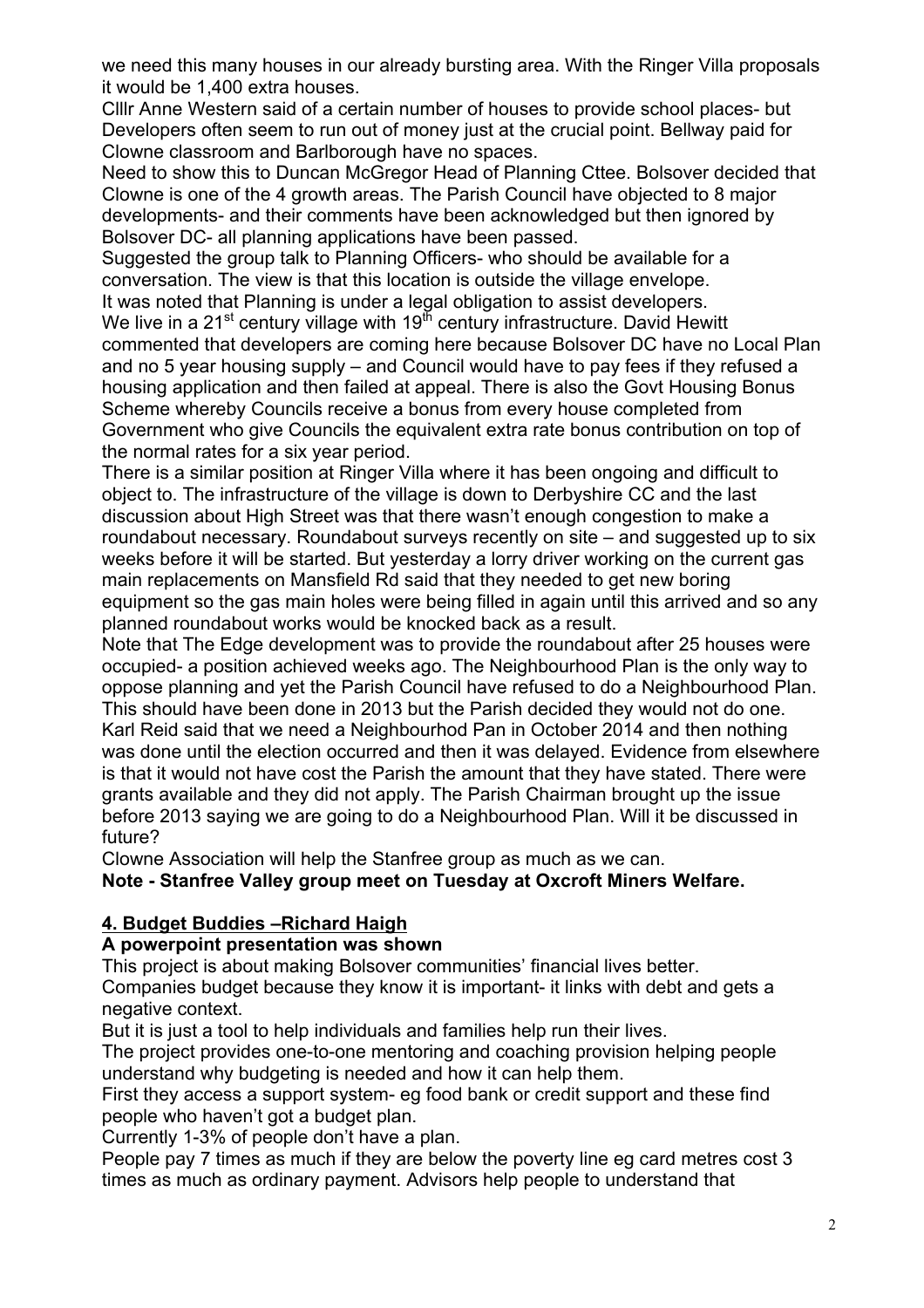budgeting helps people to manage their finances and breaks the cycle of paying off borrowing etc.

2 Shires Credit covers the whole of Bolsover District.

2400% example of Pay Day Loans charges.

The project helps people on low wages. Bolsover looks good economically but the majority of people are on low wages and have to cope with daily costs.

Society is now more disparate and so parental/grandparent support is not there to help as much as it used to be.

Poverty Audit by Bolsover CVP – and a Poverty Conference have highlighted issues- it is about the working poor- with more demand for food parcels and out of schools kids who often don't get a hot meal daily.

Family support is often essential to help families.

Debt with high interest is a major issue in the District. Debt damages peoples' health and makes the cycle worse.

Welfare Reform – with Universal Credit is not being rolled out everywhere yet. People will now be paid monthly rather than fortnightly and so people will need a budget as an essential to manage that process. Budget Buddies go round people helping them understand what budgeting is and how to manage.

People have to deal with the issue head-on and not just borrow to tide over each payment.

They explain to people why they need to budget.

Correct budgeting helps people deal with inevitable emergencies.

Often bad habits can be put right. They train people to manage- they recruit volunteers. The Freedom Project is a good example where people with crisis point have underlying budget issues. Seek to break the cycle of debt and lack of budgeting management. They are looking for volunteers able to help. There are lots of campaigns seeking recruitment. Skills passed on will help the community. People learn to budget/ Help others/ help the Community, and it will help ensure sustainable communities.

People often feel worthless if they cannot manage their finances,

Go on to Release on line – budgetbuddies.org.uk

And they will have a Facebook page.

They will have a Newsletter from October.

They will help people losing jobs.

Please ask for referral forms for the project.

## **Questions asked about**

Why don't they teach budget management at school?

Why are borrowers allowed to promote loans at the excessively high interest rates? Tony from Freedom Project noted that one of the biggest issues is getting people to admit that they have a problem- and only a small number will accept the help on offer. This is often not just debt but an increase in mental health problems. Those excluded from school will tend to miss the message. Often now this is an issue of  $3<sup>rd</sup>$  generations of families on social security and debt. That they have a Choice is the key message.

# **5. Southgate Colliery Memorial**

Final Drafts of the Notice Board have been produced ready for the printers.

Graphic design has been done by Capital Refractories staff and Victory design are to produce the double sided sign in a steel frame for about £500. A dedication ceremony is planned for Sat 22 October with Dennis Skinner promising to do the honours and a buffet at Methodist Hall. Some 39 men and boys are recorded on the sign and with a memorial plaque. A relative of one of these is known and the History Society are seeking other family connections.

It is intended to prepare a book about the Colliery. Many people didn't even know that there was a colliery on this site. The rail and coal history built the village. The memorial site will be taken over by Clowne Parish Council- including watering the tubs.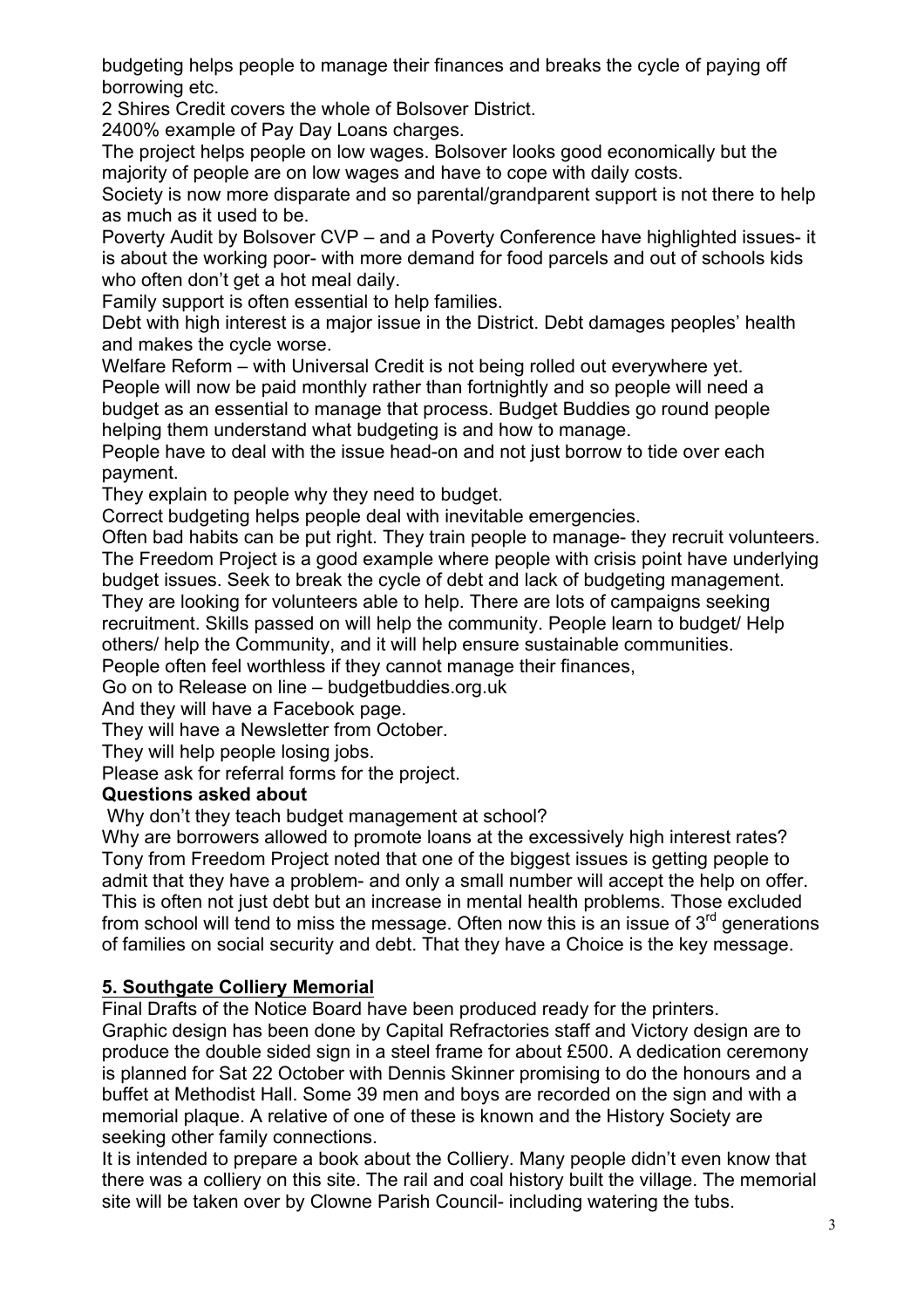It would cost over £550 to separately insure the memorial according to quote obtained from Buckingham Insurance.

They will add a plaque saying that this has been presented/ donated by the History Society to the Parish. The dedication event will be fully covered by press and hopefully TV publicity.

## **6. The Minutes of the previous meeting 20July 2016 were approved as correct.**

### **Matters Arising:**

### **6.1 Neighbourhood Plan**

We cannot do a Neighbourhood Plan as a community – unless we get the backing of the Parish Council and so we can't do it. It would need 6-8 weeks consultation. We would need a bank account set up, Directors in place etc. and we would need to find the money to pay for it. It looks as though we are worse off than before the Parish made a decision.

We will carry on as a Community Association to seek to influence the emerging Bolsover Planning policies as they affect Clowne.

Parish Council Standing Orders don't allow them to revisit a decision once made for a six month period before they can re-open it.

LGA- Local Govt Association provide support and advice to all Councils.

Their advice from the web site is - the community don't need a Parish Council but the Parish Council need the community. It was suggested that a sub-committee of 6 people from Association members should be set in place to review the next Local Plan documents as soon as they are issued and seek an Association view and understanding and response.

**Accepted –** that we should set up such a sub Cttee and hands were raised who offered to contribute- see below.

It was felt that the Parish never wanted a Neighbourhood Plan. We have already submitted comments. It appears that the Council have stalled this process until there is no time left to do it. We have been to LGA and My Locale for support and funds were there to help. By comparison Bassetlaw have encouraged the development of Neighbourhood Plans.

This was put to Clowne Parish Council in June last year and informed the Parish that from knowledge of such plans already done elsewhere a Neighbourhood Plan would only cost £20,000 and against this some £18,000 of grant would be available. But the Parish decided separately and ignored this advice.

The Parish are supposed to represent the views of Parishioners but in Clowne this doesn't happen.

A view was put- Why are we bothering to pressure Councils when nobody takes any notice.? All Neighbourhood Plan discussion with the Parish has failed.

## **Note**

### **New Bolsover Local Plan – Association Cttee/Forum**

These people volunteered to be the Association group looking at this:

Eric Blackwell, Dave Hewitt, Simon Nissenbaum, Paul Mangle, Steven Raison, Allan Bailey, Greg Lindley.

Greg to contact BDC Planning about Plan consultation.

### **6.2 Clowne in Bloom Update- Greg Lindley**

Bolsover Council have rejected the Adventure Play element of the Tesco grant funded work on Linear Park. Their letter issued at the beginning of September says that they do not want adventure play equipment on Linear Park. This came as a shock, as they had given us a landowner approval form in May that stated that they were working with CIB on adventure play on Linear? We have written to BDC asking if Chief Exec will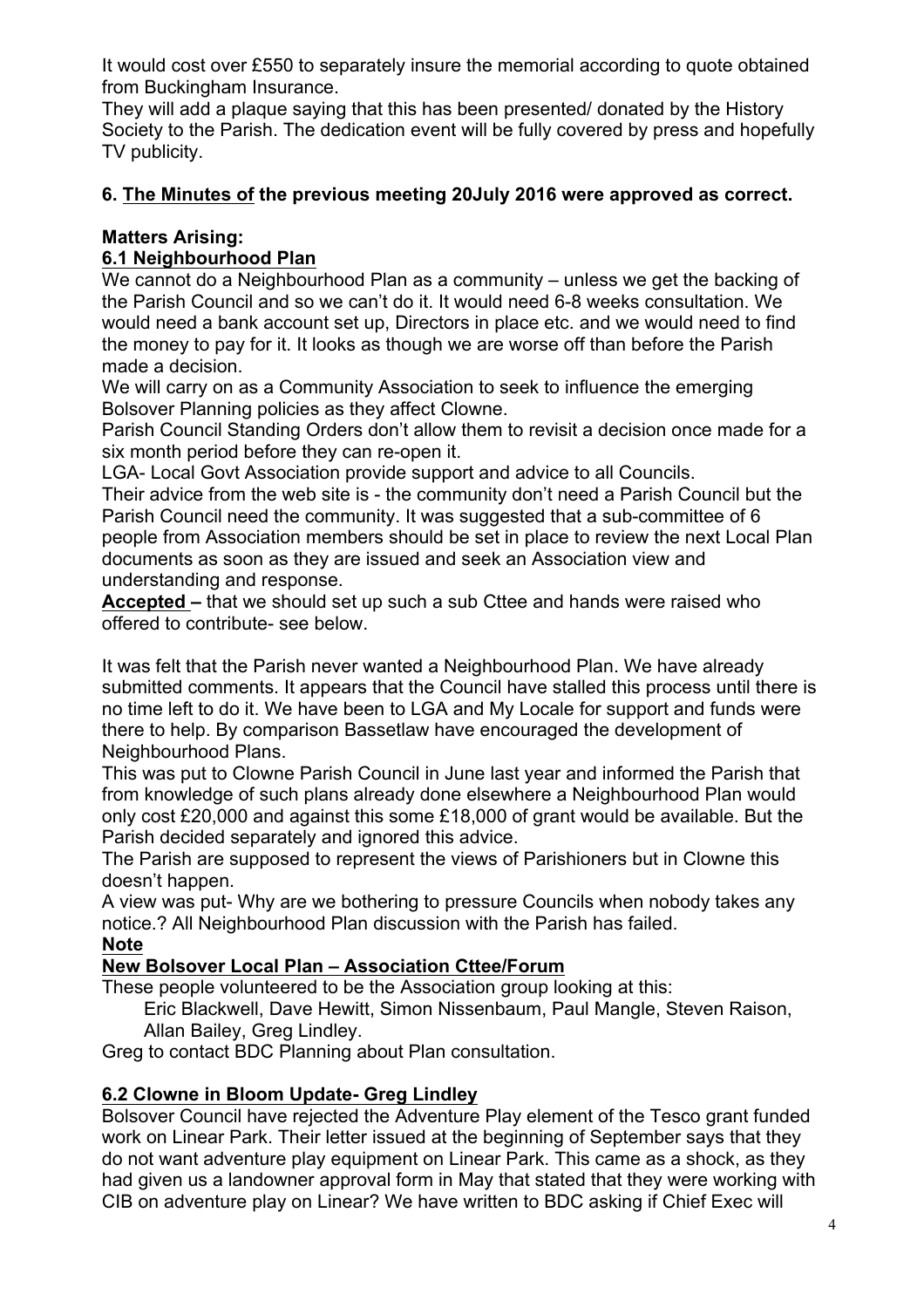review this decision – but obviously need to protect both CIB and the Association. So all work/spend commitment on the grant element of CIB work has stopped until this is resolved. If we have to repay the initial grant of £9,000 then this would leave Clowne Association account with just around £400 remaining.

We have moved the play train from the sculptors yard into storage this last week waiting a decision on what to do?

We feel that our local Councillors have done us no help at all in this. Obviously four of the Parish Council are also BDC local Councillors and it was a meeting with these four held by Deputy Leader at BDC who turned this down following officers advice.. We have officers saying it's a Councillor decision and Councillors saying its an Officer decision !

A Freedom of Information request has been submitted to BDC seeking information about the original Cabinet decision that approved the May landowner approval as well as the Local Members approval decision of 7 September, to understand what has happened.

Greg commented that he felt it was his fault for something that he had failed to do. The Association said – not so. But, it's difficult to understand and a long exchange of e mails etc has been submitted to Chief Exec at Bolsover asking him to review this. A part-specification covering the play train and other initial work was submitted to BDC on 30 June and spoke with them on 5 July, once funds received, and said this partspecification was a test of the approval process. But, it was not until 23 August (just two days before the scheduled train installation date) that BDC said to halt, as a local member decision was needed.

They gave us a landowner approval form on 10 May, and a site licence to do work (subject to approval) and gave us a key to the gate for the July activity day and other site preparation work.

Bolsover DC have said that they want grot spots to disappear.

Clowne Together expressed their support for CIB and the work on Linear Park. This is our park as much as it is Bolsover Council's.

A Legal Challenge route was suggested as available to us.

Clowne Association Committee are at risk as a consequence as we are not a limited liability organisation.

We have had local companies offering support- OCL have done work already on scraping the area of old line in preparation and Clowne Landscape have offered to help on a week-end.

Brian Betts noted that he had sent a letter to the Parish Council asking them to support CIB, for discussion at the next Parish meeting?

It was noted that there are other examples of wood play equipment in the District- the new playspace at The Edge for instance has large wood items.

People commented that the local Councillors have failed the wishes of the general public and you can't help but question whether this is a case of discrimination against the Association for standing up for issues against/ questioning the local Councillors?

## **7. Other Items**

**7.1 Linear Park Wildlife Family Event 30 October-** from 10 am activities and cutting back trees/shrubs near the pathway.

**7.2 CSR- Corporate Social Responsibility event**- Richard Haigh is attending this and will represent us.

**7.3 EMIB East Midlands in Bloom-**Judging day was on 7 July and the awards event was on 14 Sept in Mansfield – Anne and Brenda attended. CIB received a Bronze Award and the Heritage School Eco Garden received a special Judges Award for their activities, which we showed to the judges as part of the 7 July day. We will write and congratulate Heritage School and write to the Parish and Bolsover Councils asking about next year, including the judges comments /scoring page.